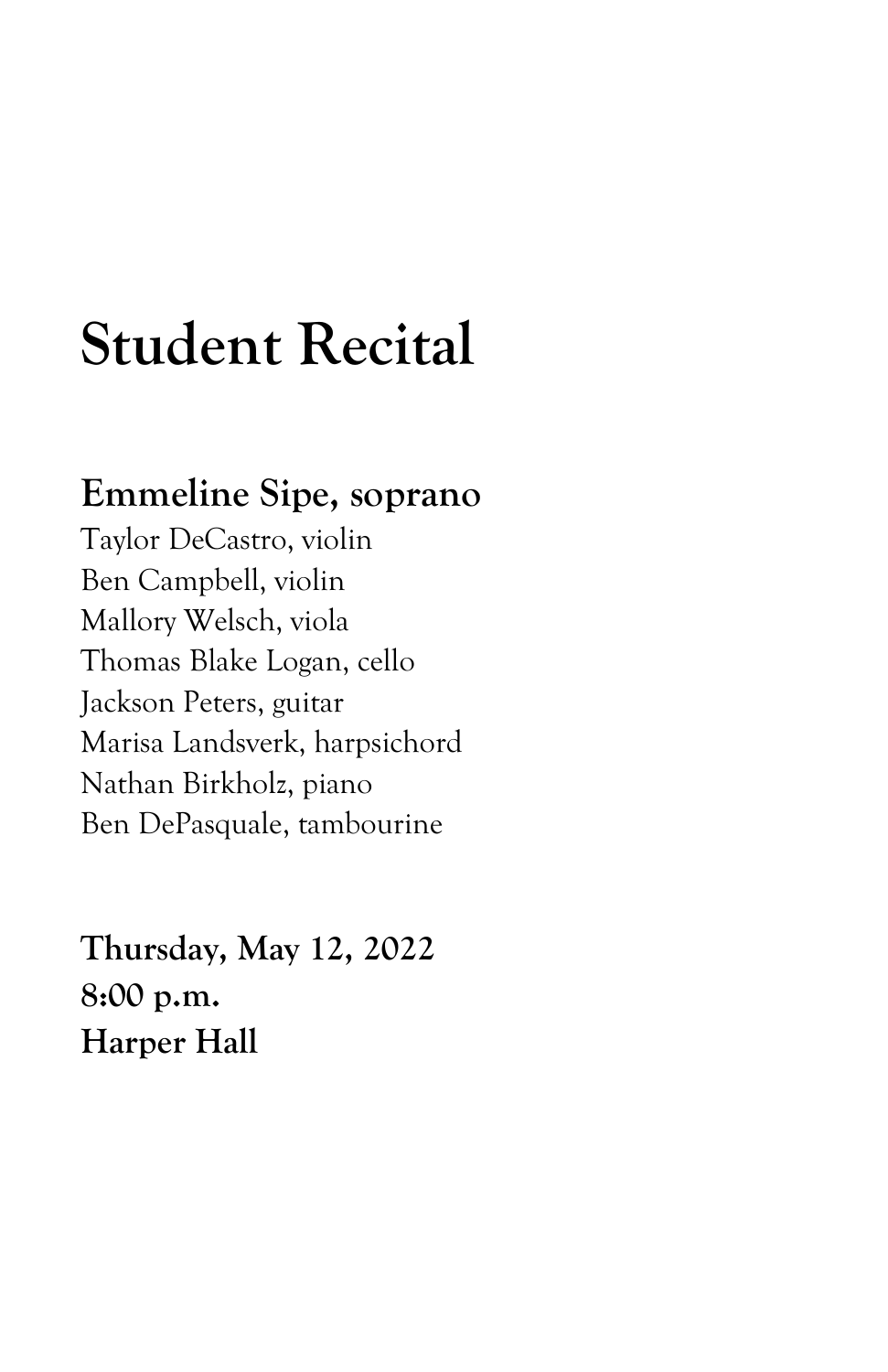**From Rosy Bowers Henry Purcell** 

(1659-1695)

Emmeline Sipe, soprano Marisa Landsverk, harpsichord

From *The Messiah* George Frideric Handel Rejoice greatly, O daughter of Zion! (1685-1759)

Emmeline Sipe, soprano Nathan Birkholz, piano

From *Bachianas Brasileiras No. 5* Heitor Villa-Lobos Ária (Cantilena) (1887-1959)

Emmeline Sipe, soprano Jackson Peters, guitar

*Sans frayeur dans ce bois* Marc-Antoine Charpentier (1643-1704)

Emmeline Sipe, soprano Jackson Peters, guitar Thomas Blake Logan, continuo Ben DePasquale, tambourine

*No se emenderá jamás* Handel No se emenderá jamás Si del quereros es causa Dícente mis ojos

> Emmeline Sipe, soprano Jackson Peters, guitar Thomas Blake Logan, continuo